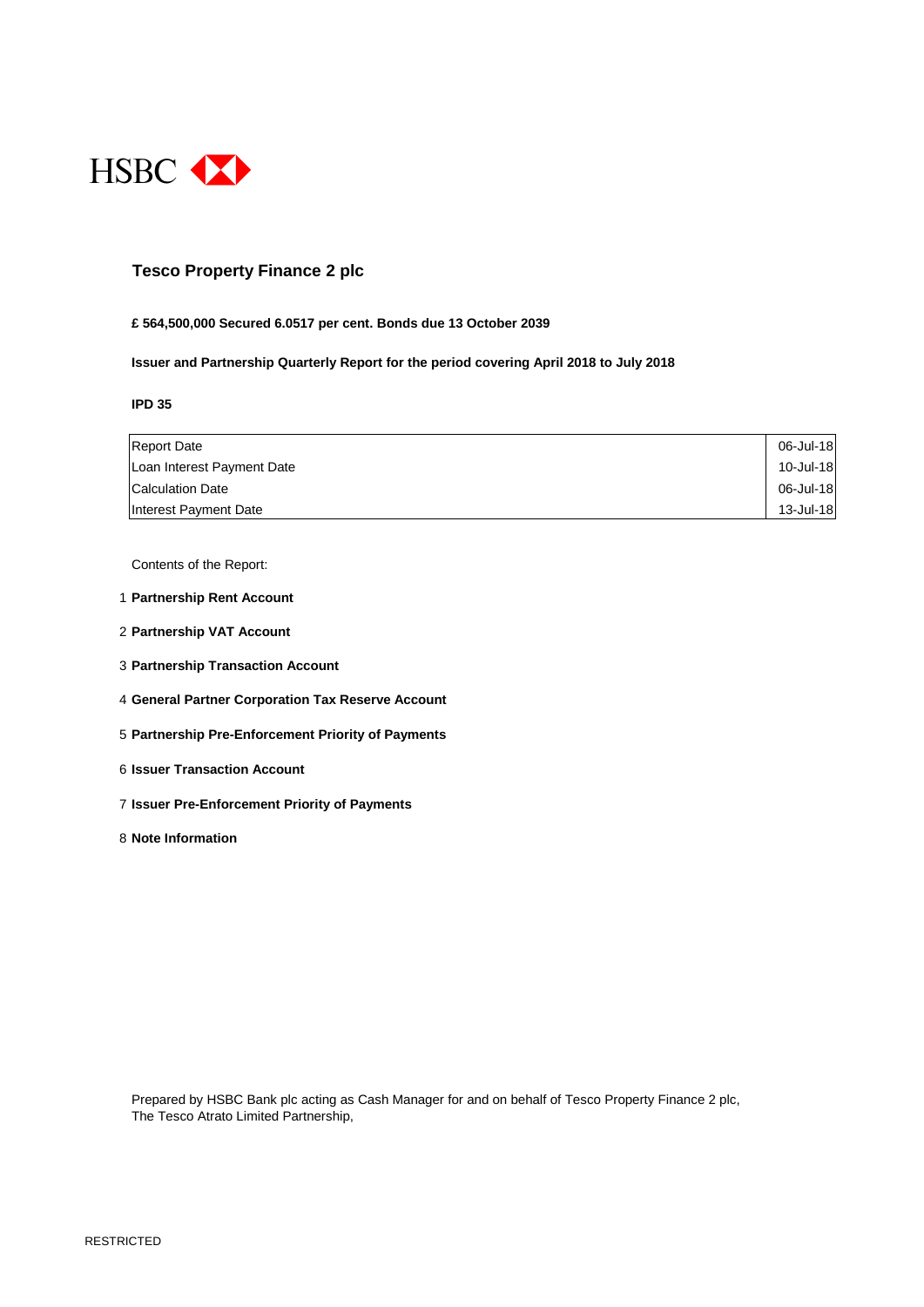### **1. Partnership Rent Account**

|             | Opening Balance                    | 5,000.14 Cr     |       |
|-------------|------------------------------------|-----------------|-------|
| <b>DATE</b> | <b>ENTRY DETAILS</b>               | AMOUNT (£)      | CR/DR |
|             |                                    |                 |       |
| 21-Jun-18   | Rent                               | 9,432,062.14 Cr |       |
| 10-Jul-18   | To Partnership Transaction Account | 9,432,062.14 Dr |       |
|             |                                    |                 |       |
|             | <b>Closing Balance</b>             | 5,000.14 Cr     |       |

### **2. Partnership VAT Account**

|             | <b>Opening Balance</b>                        | 1,918,791.89 Cr                    |       |
|-------------|-----------------------------------------------|------------------------------------|-------|
| <b>DATE</b> | <b>ENTRY DETAILS</b>                          | AMOUNT (£)                         | CR/DR |
| 27-Apr-18   | <b>VAT Payment</b><br>21-Jun-18   VAT Funding | 1,879,799.77 Dr<br>1,886,412.45 Cr |       |
|             | <b>Closing Balance</b>                        | 1,925,404.57 Cr                    |       |
|             |                                               |                                    |       |

### **3. Partnership Transaction Account**

|               | <b>Opening Balance</b>           | 498,174.52 Cr    |       |
|---------------|----------------------------------|------------------|-------|
| <b>DATE</b>   | <b>ENTRY DETAILS</b>             | AMOUNT (£)       | CR/DR |
|               |                                  |                  |       |
| 09-Jul-18     | <b>ICredit Interest</b>          | 1,289.25 Cr      |       |
| 10-Jul-18     | Transfer from VAT Account        | $0.00$ Cr        |       |
| 10-Jul-18     | <b>Transfer from Rent</b>        | 9,432,062.14 Cr  |       |
| 10-Jul-18     | <b>Trustee Fee</b>               | 1,500.00 Dr      |       |
| 10-Jul-18     | <b>Ongoing Fee</b>               | 15,998.58 Dr     |       |
| 10-Jul-18     | <b>Expenses</b>                  | 6,782.10 Dr      |       |
| 10-Jul-18     | Partnership Swap payment         | 994,206.35 Cr    |       |
| 10-Jul-18     | <b>Partnership Debt</b>          | 10,258,559.14 Dr |       |
| $10 -$ Jul-18 | <b>Property Pool Manager Fee</b> | 77,380.16 Dr     |       |
| $10 -$ Jul-18 | Partnership distribution account | 65,512.28 Dr     |       |
|               | <b>Closing Balance</b>           | 500,000.00 Cr    |       |

### **4. General Partner Corporation Tax Reserve Account**

|             | Opening Balance        | $0.00$ Cr           |
|-------------|------------------------|---------------------|
| <b>DATE</b> | <b>ENTRY DETAILS</b>   | CR/DR<br>AMOUNT (£) |
|             |                        |                     |
|             |                        |                     |
|             |                        |                     |
|             | <b>Closing Balance</b> | $0.00C$ r           |
|             |                        |                     |

 $\mathsf{L}$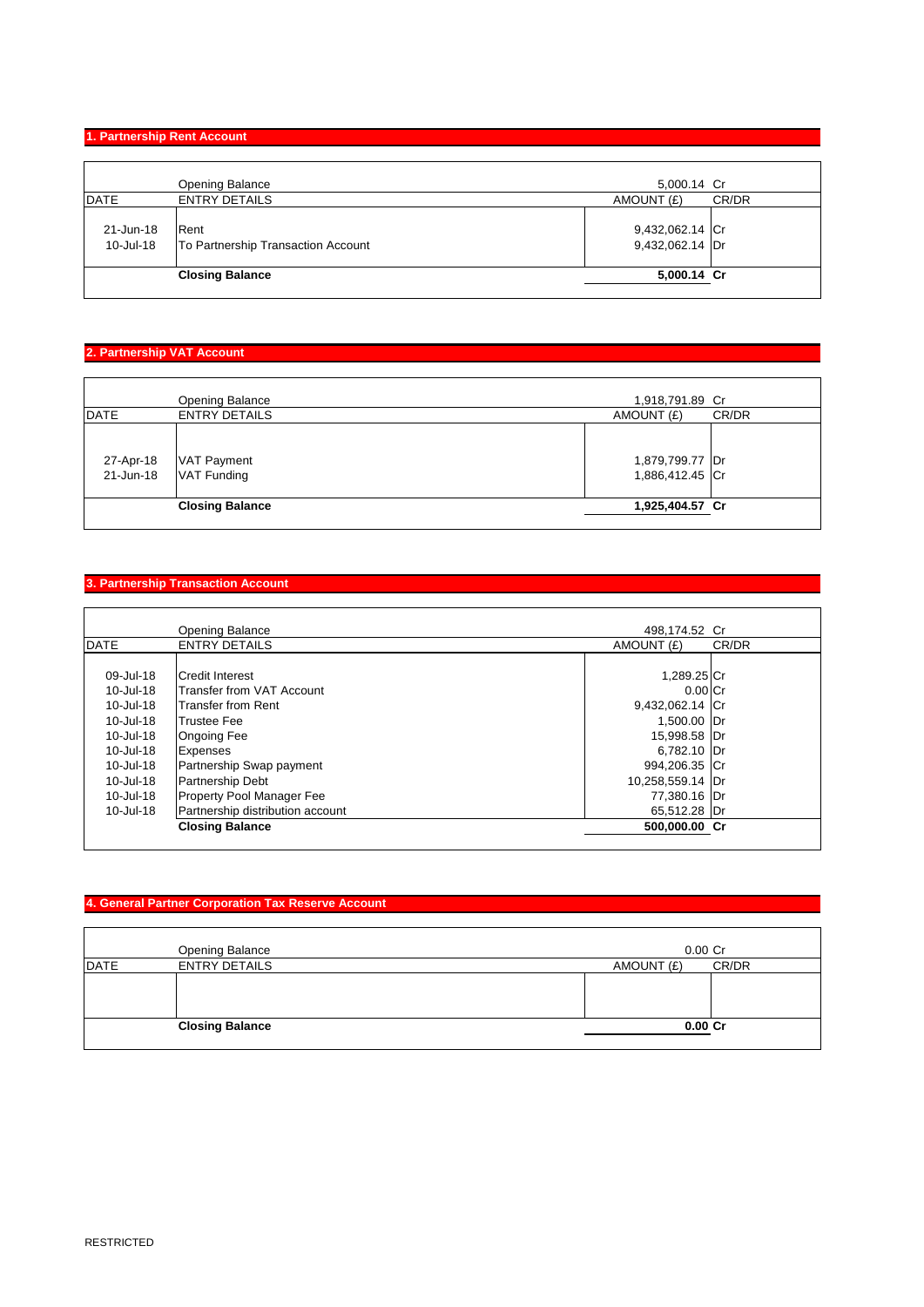# **5. Partnership Pre-Enforcement Priority of Payments**

| Date         |                                                                          | <b>Funds Paid Out of</b><br>account(E) | <b>Funds Received</b> |
|--------------|--------------------------------------------------------------------------|----------------------------------------|-----------------------|
| 10-Jul-18    |                                                                          |                                        | into account $(E)$    |
|              | <b>Partnership Available Funds</b>                                       |                                        |                       |
|              |                                                                          |                                        |                       |
| a)           | <b>Rental Income</b>                                                     |                                        | 9,432,062.11          |
| b)           | Funds from Issuer under Partnership Swaps                                |                                        | 10,258,582.98         |
| c)           | From Partnership VAT Account                                             |                                        |                       |
| d)           | From Partnership Disposal Proceeds Account                               |                                        |                       |
| e)           | From Partnership Insurance Proceeds Account                              |                                        |                       |
| $f$ )        | Interest received by the Partnership Accounts and Rent Account           |                                        | 1,289.25              |
| g)           | Eligible Investment Earnings by Partnership                              |                                        |                       |
| h)           | Advance under Committed Subordinated Loan Agreement                      |                                        |                       |
| i)           | Net proceeds of a CPO Disposal or a Mortgage Property                    |                                        |                       |
| j)           | Net proceeds of a disposal of a Mortgage Property                        |                                        |                       |
| k)           | Any other sums standing to the credit of the Partnership Transaction Ac  |                                        |                       |
|              | <b>Partnership Pre-Enforcement Priority of Payments</b>                  |                                        |                       |
| a)           | Partnership Security Trustee Fees                                        | 1,500.00                               |                       |
| b)           | Issuer Security Trustee Fee, Bond Trustee, operating expenses of the     |                                        |                       |
|              | Issuer (Ongoing Partnership Facility Fee)                                | 2,700.00                               |                       |
| C)           | Partnership Operating Expenses excluding GP UK Tax                       | 5,891.21                               |                       |
| d)           | Partnership Operator Fee                                                 | 890.89                                 |                       |
| d)           | Property Advisor Fee (Annual 25 K Jan)                                   |                                        |                       |
| d)           | Nominees Corporate Services Provider Fee                                 |                                        |                       |
| d)           | Nominees Holdco Corporate Services Provider Fee                          |                                        |                       |
| d)           | Nominees Side Letter payments                                            |                                        |                       |
| d)           | Nominees Holdco Side Letter payments                                     |                                        |                       |
| d)           | Account Bank Fee                                                         |                                        |                       |
| d)           | Cash Manager Fee                                                         |                                        |                       |
|              | Issuer Account Bank, PPA CM, CSP Fee (Ongoing Partnership Facility       |                                        |                       |
| d)           | Fee)                                                                     | 12,548.58                              |                       |
| d)           | Headlease payment                                                        |                                        |                       |
| e)           | Partnership Expenses Ledger payment                                      | 1,825.45                               |                       |
| $f$ )        | Partnership Debt Interest                                                | 7,438,540.14                           |                       |
| f)           | Partnership Swap payment                                                 | 9,264,376.63                           |                       |
| g)           | Partnership Debt Principal                                               | 2,820,019.00                           |                       |
|              | Issuer Partnership Swap Termination Amount (Ongoing Partnership Facility |                                        |                       |
| h)           | Fee)                                                                     | 750.00                                 |                       |
| i)           | Partnership Swap Termination Amount                                      |                                        |                       |
| j)           | Property Pool Manager Fee                                                | 77,380.16                              |                       |
| k)           | Partnership Expenses Ledger payment                                      |                                        |                       |
| $\mathsf{I}$ | <b>Alteration Adjustment Rent</b>                                        |                                        |                       |
| m)           | Committed Subordinated Loan payment                                      |                                        |                       |
| n)           | Partnership Distribution Account                                         | 65,512.28                              |                       |
|              | Totals                                                                   | 19,691,934.34                          | 19,691,934.34         |

| <b>Expense Reserve Ledger - Max GBP 500,000.00</b> |                                     |                     |
|----------------------------------------------------|-------------------------------------|---------------------|
|                                                    | Opening Balance                     | 498,174.52 Cr       |
| <b>DATE</b>                                        | <b>ENTRY DETAILS</b>                | AMOUNT (£)<br>CR/DR |
|                                                    | Partnership Expenses Ledger payment | CR                  |
|                                                    | Partnership Expenses Ledger payment | 1.825.45 CR         |
|                                                    | <b>Closing Balance</b>              | 499.999.97 Cr       |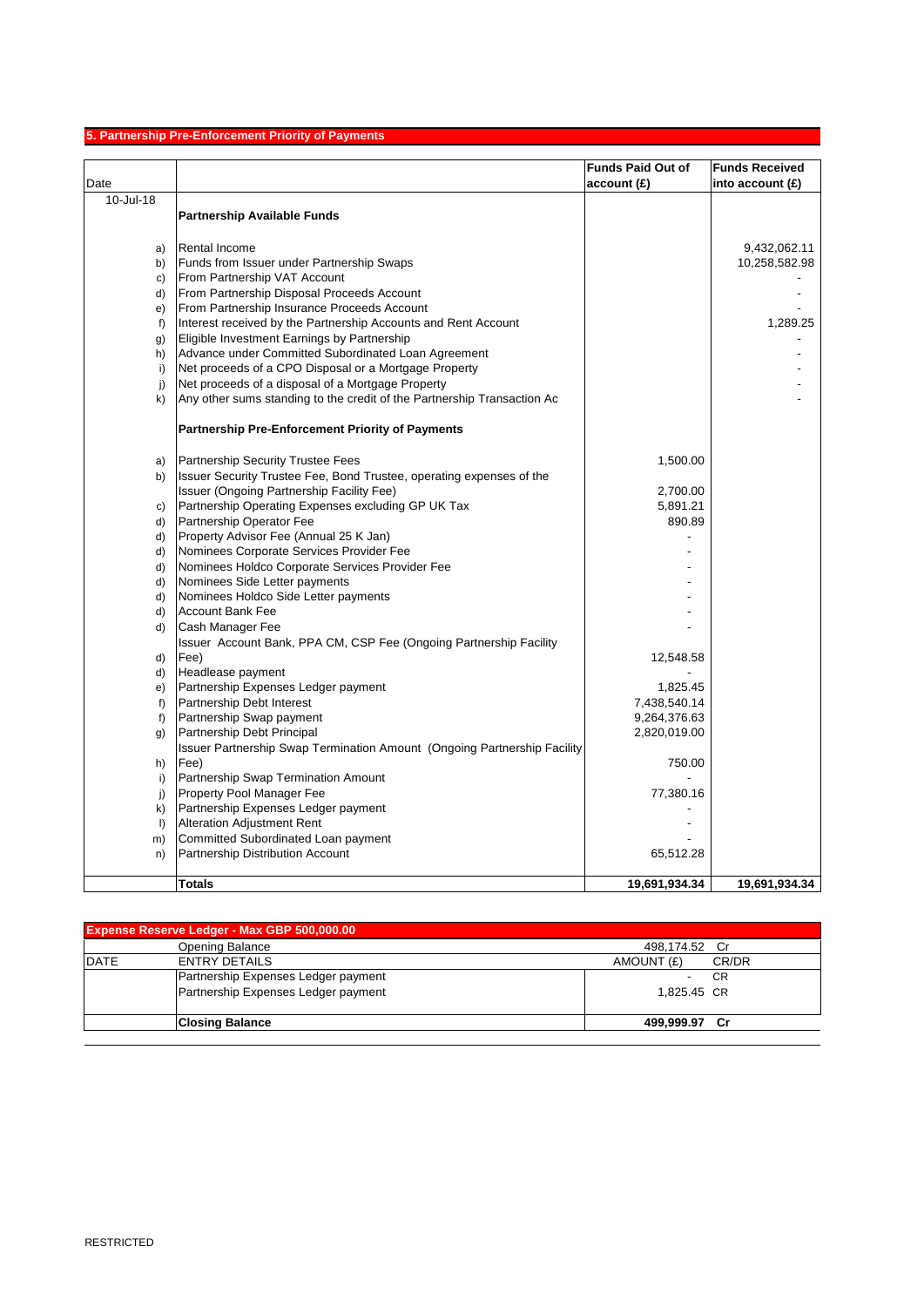# **6. Issuer Transaction Account**

|             | <b>Opening Balance</b>                                      | 83,045.85 Cr             |       |
|-------------|-------------------------------------------------------------|--------------------------|-------|
| <b>DATE</b> | <b>ENTRY DETAILS</b>                                        | AMOUNT (£)               | CR/DR |
|             |                                                             |                          |       |
| 01-Jun-18   | <b>ICredit Interest</b>                                     | 10.58 Cr                 |       |
| 02-Jul-18   | Credit Interest                                             | 10.58 Cr                 |       |
| 10-Jul-18   | <b>Swaps Receipts</b>                                       | 994,206.35 Cr            |       |
| 13-Jul-18   | <b>Partnership Debt</b>                                     | 10,258,559.14 Cr         |       |
| 13-Jul-18   | <b>Swap Pays</b>                                            | 994,206.35 Dr            |       |
| 13-Jul-18   | <b>Ongoing Fee</b>                                          | 15,248.58 Cr             |       |
| 13-Jul-18   | <b>IHSBC Fee</b>                                            | 7,700.00 Dr              |       |
| 13-Jul-18   | <b>Issuer Operating Expenses</b>                            | $\overline{\phantom{a}}$ | IDr   |
| 13-Jul-18   | Issuer Profit (paid as part of Ongoing Fee)                 | 750.00 Cr                |       |
| 13-Jul-18   | Notes                                                       | 10,258,559.13 Dr         |       |
| 13-Jul-18   | <b>Issuer/Issuer Holdco Corporate Services Provider Fee</b> | 7,548.58 Dr              |       |
|             | <b>Closing Balance</b>                                      | 83,817.02 Cr             |       |

# **7. Issuer Pre-Enforcement Priority of Payments**

|           |                                                      | <b>Funds Paid Out of</b> | <b>Funds Received</b> |
|-----------|------------------------------------------------------|--------------------------|-----------------------|
| Date      |                                                      | account(E)               | into account $(E)$    |
| 13-Jul-18 |                                                      |                          |                       |
|           | <b>Issuer Available Funds</b>                        |                          |                       |
|           |                                                      |                          |                       |
| a)        | Funds due to Issuer under Partnership Swap Agreement |                          | 9,264,376.63          |
| b)        | Amounts due to Issuer in respect of Partnership Loan |                          | 10,274,557.72         |
| c)        | Any amount due to Issuer under Issuer Swap Agreement |                          | 10,258,582.98         |
| d)        | Ineterest Received by Issuer on Transaction Account  |                          | 21.16                 |
| e)        | Eigible Investment Earnings                          |                          |                       |
|           |                                                      |                          |                       |
|           | <b>Issuer Pre-Enforcement Priority of Payments</b>   |                          |                       |
| a)        | <b>Bond Trustee Fee</b>                              | 1,200.00                 |                       |
| a)        | <b>Issuer Security Trustee Fee</b>                   | 1,500.00                 |                       |
| b)        | <b>Issuer Operating Expenses</b>                     |                          |                       |
| c)        | Issuer/Issuer Holdco Corporate Services Provider Fee | 7,548.58                 |                       |
| c)        | Paying Agent Fee                                     | 500.00                   |                       |
| c)        | <b>Account Bank Fee</b>                              | 750.00                   |                       |
| c)        | Cash Manager Fee                                     | 3,750.00                 |                       |
| d)        | <b>Bond Interest</b>                                 | 7,438,540.13             |                       |
| d)        | <b>Bond Principal</b>                                | 2,820,019.00             |                       |
| d)        | <b>Issuer Swap Provider</b>                          | 9,264,376.63             |                       |
| d)        | Partnership Swap payment                             | 10,258,582.98            |                       |
| e)        | <b>Issuer Profit</b>                                 | 750.00                   |                       |
| f)        | <b>Swap Subordinated Amounts</b>                     |                          |                       |
| g)        | <b>Issuer Partnership Swap Termination Amount</b>    |                          |                       |
| h)        | <b>Issuer Transaction Account</b>                    | 0.01                     |                       |
|           |                                                      |                          |                       |
|           | <b>Totals</b>                                        | 29,797,517.33            | 29,797,538.49         |